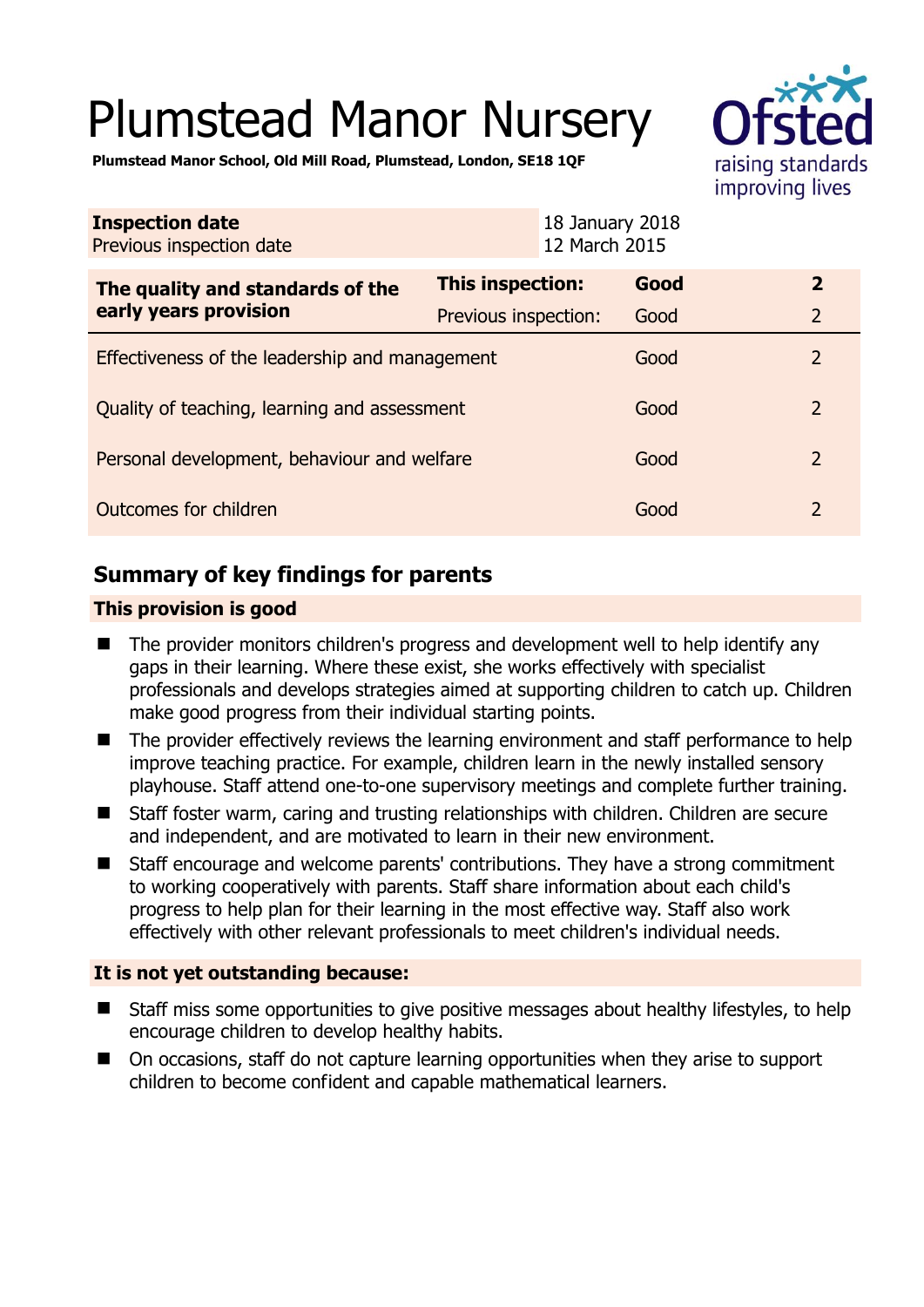# **What the setting needs to do to improve further**

## **To further improve the quality of the early years provision the provider should:**

- encourage staff to give children positive messages about healthy lifestyles, to help them understand the importance of looking after themselves
- $\blacksquare$  support staff to be alert to learning opportunities when they arise to help children develop their mathematical learning further.

## **Inspection activities**

- The inspector talked with parents, the provider, staff and children at appropriate times during the inspection.
- The inspector observed the staff's interactions with children during activities indoors and outdoors, and looked at a range of resources and equipment.
- The inspector sampled a range of documentation, including children's details, learning records, insurance and other relevant documentation.
- The inspector undertook a joint observation with the provider.
- The inspector had discussions with the provider about policies, procedures and methods of assessing and planning for children's progress. The inspector also discussed how staff work with parents and other providers.

## **Inspector**

Caroline Preston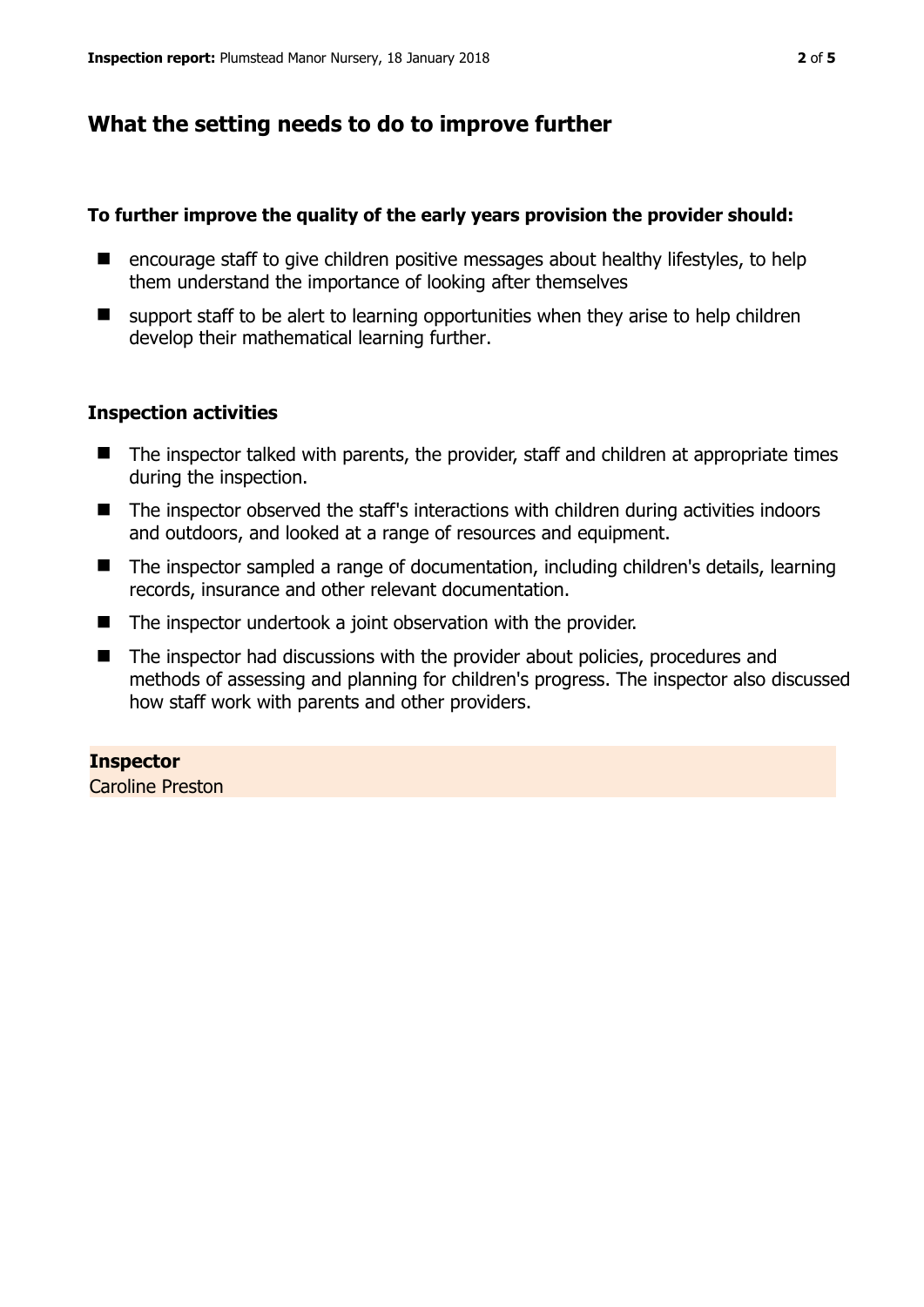## **Inspection findings**

#### **Effectiveness of the leadership and management is good**

Safeguarding is effective. Staff know how to identify any concerns about a child's welfare or if they are at risk of extreme views and behaviours. Staff check the premises for any hazards to help minimise risks in all situations. The provider makes regular, effective decisions about the suitability of staff before and during employment. Staff understand their roles and responsibilities. The management effectively supports and develops the nursery team. For example, managers act as good role models, and they coach and offer guidance every day. Managers play an active role in how the rooms are run, and are always checking on rooms, staff and children. Children and parents know the managers well. Managers greet the parents and have friendly, but professional, conversations. Parents feel confident enough to share any concerns in person.

#### **Quality of teaching, learning and assessment is good**

Staff carry out observations and assessments to help guide everyday planning, make statements about children's progress and plan for their next steps in learning. Staff support children's creativity well. For example, children express and communicate their ideas exploring wet cornflour. They create music and dance as they use musical instruments and are imaginative during role-play activities. Staff encourage children's social and emotional development. For instance, children interact effectively and develop positive attitudes to themselves and others. Staff help develop children's literacy skills effectively. For example, children skilfully practise putting pen to paper, to make marks.

#### **Personal development, behaviour and welfare are good**

Staff support children's understanding of diversity and respect the cultures and beliefs of each child. For example, children enjoy taking part in activities to learn about different religions. Staff help children to feel safe in the world around them. For example, staff set boundaries to protect children and keep them away from harm or danger. Staff encourage children to manage their self-help skills well. For instance, they give children daily opportunities to feed themselves, dress themselves, attend to their hygiene needs and help with daily chores. Children pick up toys and clear away their plates after eating.

#### **Outcomes for children are good**

Children are well prepared for their next stage in learning, including for starting school. They explore the world and acquire skills. For example, they stack blocks, fix simple jigsaw puzzles and dig in the sand. Children run, hop and jump as they become stronger and more coordinated. Children gain skills to become successful readers. They listen to stories, want to look at books and identify letters and sounds. Children who speak English as an additional language gain the skills they need to communicate effectively.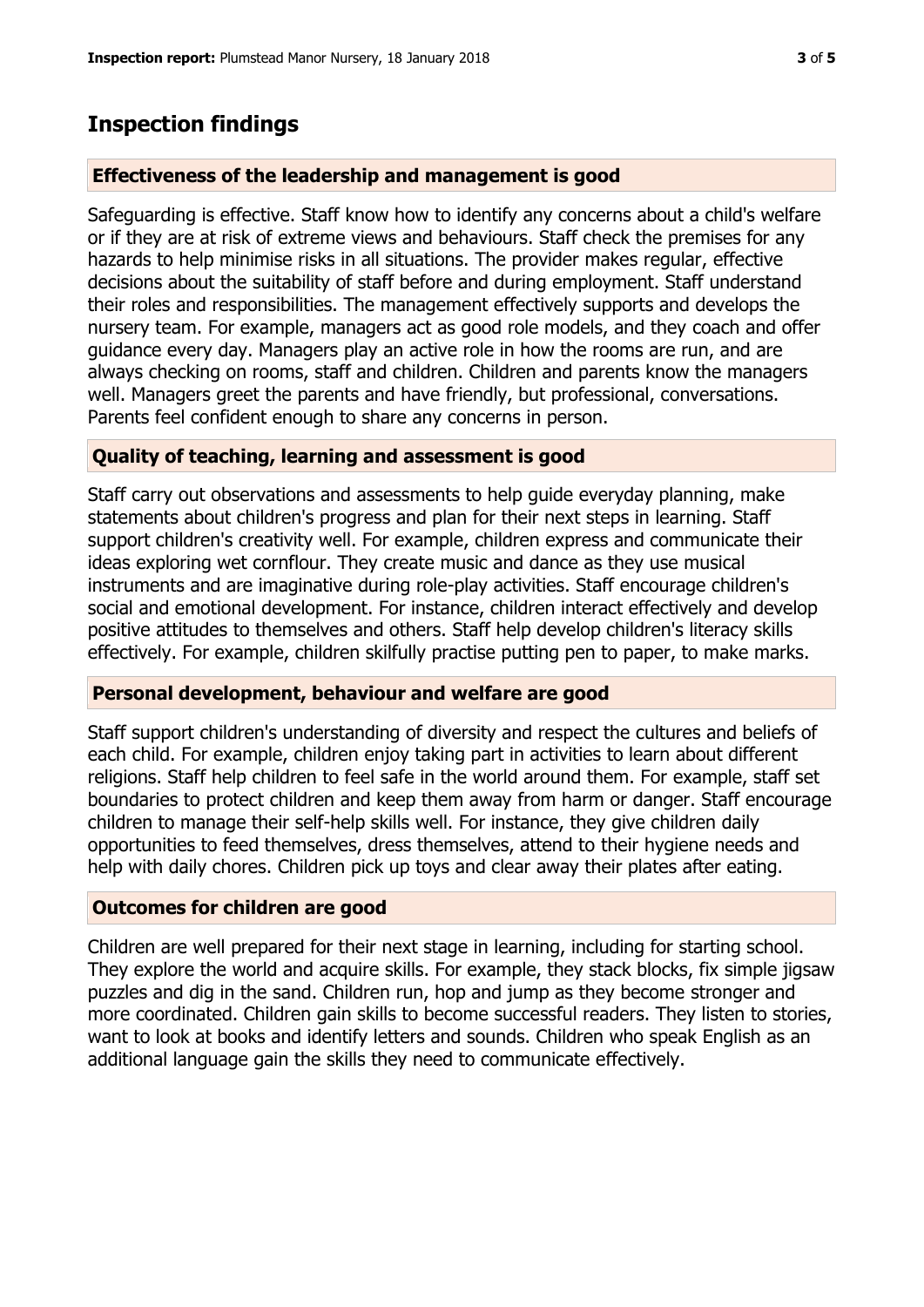## **Setting details**

| Unique reference number                             | EY224240                                                                             |  |
|-----------------------------------------------------|--------------------------------------------------------------------------------------|--|
| <b>Local authority</b>                              | Greenwich                                                                            |  |
| <b>Inspection number</b>                            | 1091382                                                                              |  |
| <b>Type of provision</b>                            | Sessional provision                                                                  |  |
| Day care type                                       | Childcare - Non-Domestic                                                             |  |
| <b>Registers</b>                                    | Early Years Register, Compulsory Childcare<br>Register, Voluntary Childcare Register |  |
| Age range of children                               | $2 - 4$                                                                              |  |
| <b>Total number of places</b>                       | 30                                                                                   |  |
| Number of children on roll                          | 47                                                                                   |  |
| Name of registered person                           | Plumstead Manor Pre-School Committee                                                 |  |
| <b>Registered person unique</b><br>reference number | RP911553                                                                             |  |
| <b>Date of previous inspection</b>                  | 12 March 2015                                                                        |  |
| <b>Telephone number</b>                             | 0208 855 0124                                                                        |  |

Plumstead Manor Nursery registered in 1992. The nursery is based in a part of Plumstead Manor Secondary School, situated in Plumstead in the London Borough of Greenwich. The nursery receives funding to provide free early education for children aged two, three and four years. The nursery is open from 7.30am until 4.30pm, term time only. There are nine members of staff working with the children, eight of whom have appropriate early years qualifications between levels 2 and 6.

This inspection was carried out by Ofsted under sections 49 and 50 of the Childcare Act 2006 on the quality and standards of provision that is registered on the Early Years Register. The registered person must ensure that this provision complies with the statutory framework for children's learning, development and care, known as the early years foundation stage.

Any complaints about the inspection or the report should be made following the procedures set out in the guidance 'Complaints procedure: raising concerns and making complaints about Ofsted', which is available from Ofsted's website: www.gov.uk/government/organisations/ofsted. If you would like Ofsted to send you a copy of the guidance, please telephone 0300 123 4234, or email enquiries@ofsted.gov.uk.